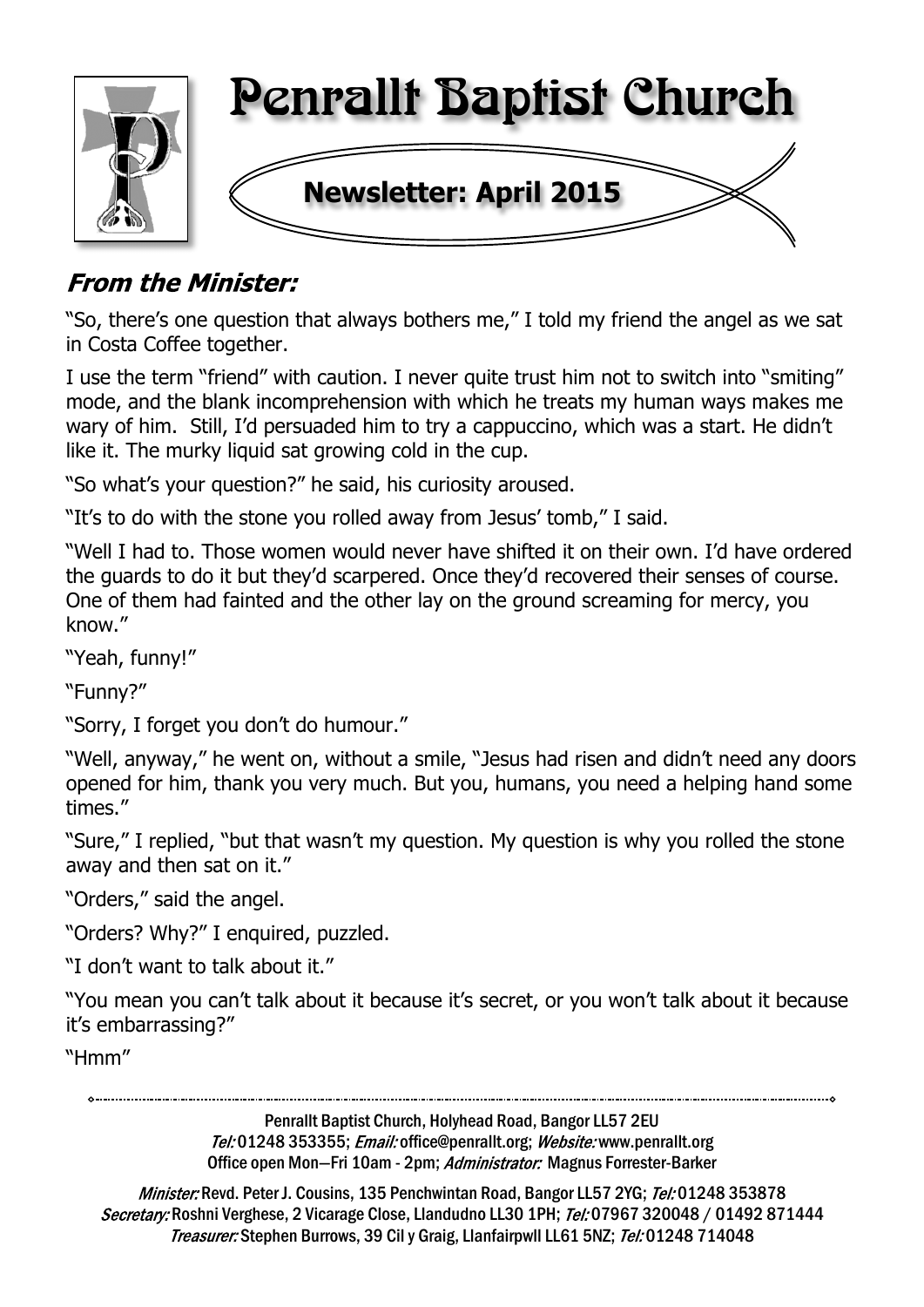"So it's embarrassing. On a warning were you?"

"Final warning. I'd been distracted a few times in the past."

"Like when you missed the choir in the hills of Bethlehem because you were playing with the lambs?"

"It's my ADHD."

"Attention Deficit Hyperactivity Disorder?"

"Angelic Distractive Hindrance Disorder."

"Sounds similar."

"Yeah. I wander off some times. So this time they told me in no uncertain terms 'Sit on that stone and don't you dare move a muscle until the women get here.' So I did."

"Really?"

"More or less. OK, I played a few games on my angelic messenger phone. But I was still there when the women arrived. Nearly frightened them half to death as well."

"I have noticed that's a recurrent theme with you angels."

"We try not to. But there's only so much a quick 'Peace be with you' can achieve."

"It worked out in the end, though, didn't it," I admitted.

"Never in doubt. God's plans always work out. Don't believe what your newspapers tell you. That's never the real story."

A sharp ping sounded and he glanced at his angelic messenger phone.

"Do me a favour," I pleaded anxiously.

"What?"

"Don't disappear in the middle of the coffee shop again. Just walk down the stairs, round the corner and then slip quietly through your interstitial angelic space time warp."

"OK. See you round."

And he was gone. Maybe he took the stairs. Or maybe he got distracted and just disappeared. Either way, I went back to my newspaper, but gave up with only half a page read. Somehow the words "He is not here, he is risen!" seemed of more imminent importance than whether some TV dinosaur presenter would keep his job.

God bless,

# Peter

(Thank you for your prayers during my absence due to surgery. I appreciate all your cards and phone calls. I'm back at work now. Although you might find me in a coffee shop from time to time.)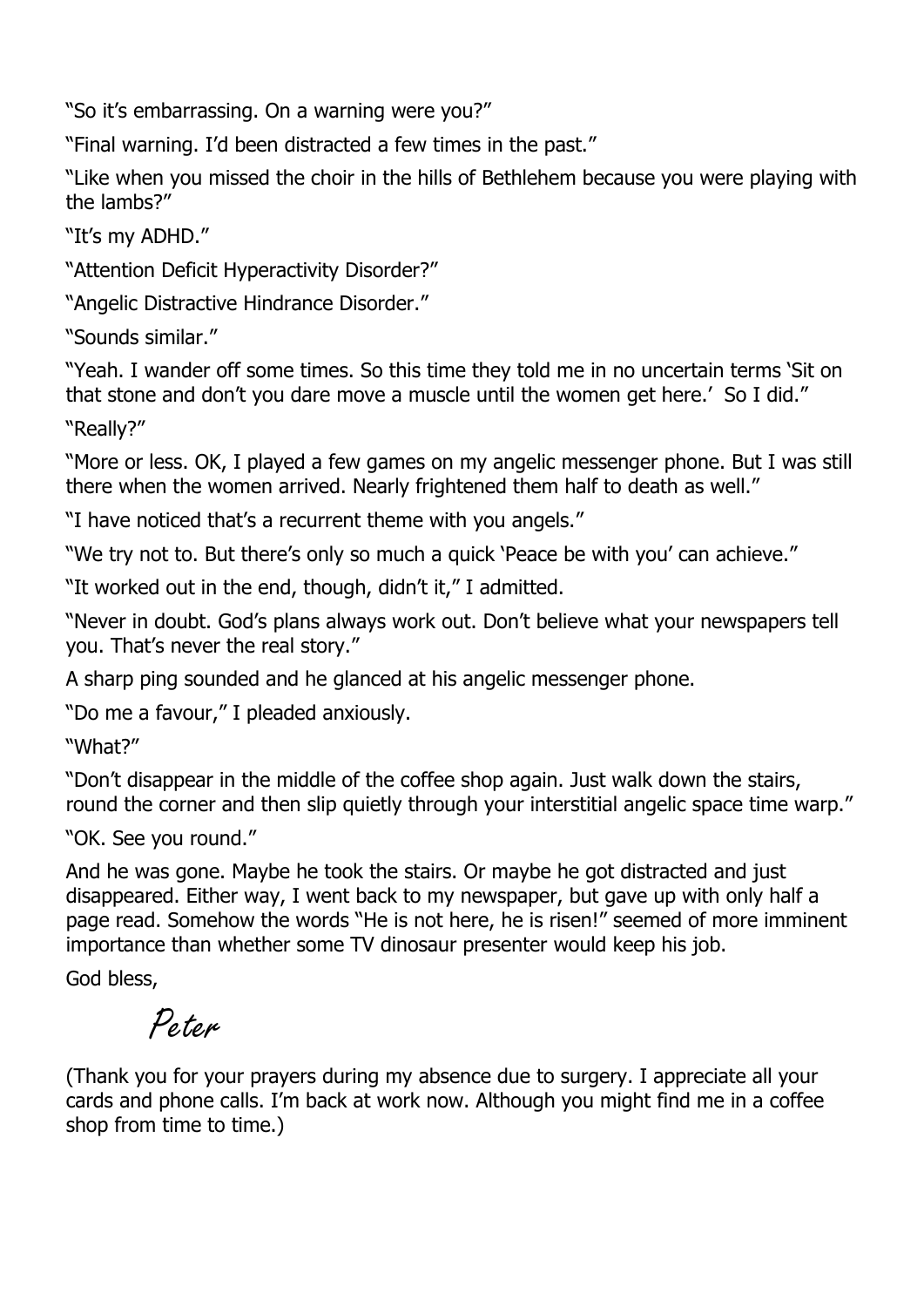## **Services This Month:**

#### **5 April (Easter Sunday)**

10:30am Family Service. **"Jesus descended into our mess"** 6:00pm Communion Service.  **Peace be with you!**

#### **12 April**

10:30am Speaker: John Robinson. During this service we will be saying farewell to Paul and Elaine Green, who are moving to Holyhead Baptist Church.

6:00pm Speaker: John Robinson.

#### **19 April**

#### 10:30am **Reach out and ask Jesus to touch you in your hour of need.**

|                                                      | Mark 5:21-43   |
|------------------------------------------------------|----------------|
| 6:00pm How to walk honourably in a deceitful society | Joshua 10:1-15 |

#### **26 April**

10:30am Communion Service. Speaker: Rob Beamish. 6:00pm **Praying in Full Screen**

 $Josh<sub>u</sub> = 10:1-15$ 

#### **Our Speakers in April**

**Revd. John Robinson** is an American/naturalized-Welshman who lives in Bangor and works with speakers of the Celtic languages. He is a fluent Welsh speaker and much in demand, so those of us in the English language churches rarely get the opportunity to sit under his ministry. **Revd. Rob Beamish** is the minister of Princes Drive Baptist Church in Colwyn Bay and is well known to some of us as the driving force behind Bible Unzipped. We appreciate his friendship and welcome him to Penrallt again. **Revd. Peter Cousins** is our minister and will be speaking at all the other services during the month.

#### **Faith Café**

Faith Café will resume on 12th April. It meets after church on Sunday evenings, for teenagers, students and other young adults. Starting around 7:15pm, it is an evening of chat, interviews, music and discussions. There is a short programme at around 7:40. There is no set time to finish so stay and chat if you wish.

## **Serving the people of God elsewhere:**

Roger Borlace will be speaking at the Good Friday walk of Witness in Bangor on 3rd April and preaching (in Welsh) at Bethania, Y Felinheli on Sunday 26th April. Please remember him in your prayers.

If you will be ministering to other congregations and would like to be included in this list in future months, please send details to Magnus in the church office.

John 20:19-23.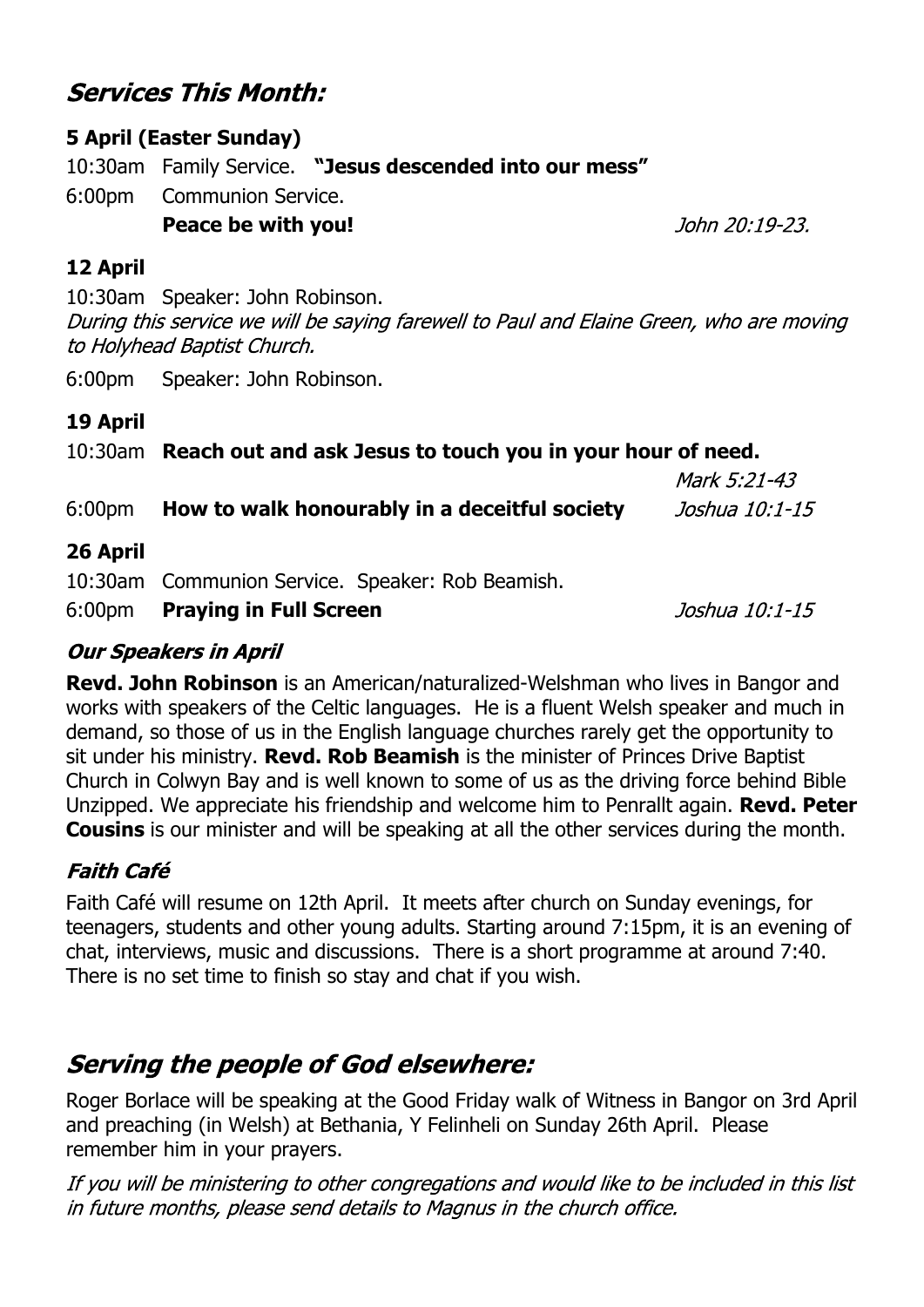## **Dates For Your Diary:**

| <b>Wednesday 1</b><br><b>Friday 3</b> | 10:30am            | Men's prayer meeting followed by coffee in Options.<br>Good Friday events - see below.                         |
|---------------------------------------|--------------------|----------------------------------------------------------------------------------------------------------------|
| <b>Monday 13</b>                      | 7:30 <sub>pm</sub> | Annual General Meeting for Penrallt Church Members<br>(see "From the Church Office" later in this newsletter). |
| <b>Saturday 18</b>                    |                    | Church for Everyone (training day in Blaenau Ffestiniog).                                                      |
| <b>Monday 20</b>                      | $10:30$ am         | Church Walk led by George and Anne Boyer.                                                                      |
|                                       | 7:30 <sub>pm</sub> | Tearfund evening in Mold.                                                                                      |
| <b>Wednesday 22</b>                   | 7pm (TBC)          | Penrallt Railway Group (speak to Lawrence, Andrew or<br>Magnus for information).                               |
| <b>Saturday 25</b>                    | $9:30-4$           | Focus Conference at Prince's Drive Baptist Church.                                                             |
| <b>Monday 27</b>                      | 2pm                | Pastoral Care Team meeting.                                                                                    |
|                                       | 7:30 <sub>pm</sub> | Missions Group meeting at Sarah Jackson's.                                                                     |
| <b>Wednesday 29</b>                   | 7:30 <sub>pm</sub> | General Election Hustings (Cytûn) at Penrhyn Hall.                                                             |
|                                       |                    |                                                                                                                |

Further details of many of these events can be found in the Noticeboard section later in this newsletter.

## **Good Friday and Easter Activities:**

### **Good Friday (3rd April)**

11am Cytûn (Churches Together) Walk of Witness down Bangor High Street, starting at St. John's Methodist Church.

6-8pm Good Friday Vigil: Were you there when they crucified my Lord? Come to Penrallt between 6 and 8pm for a time of quiet meditation and prayer before the cross. You are welcome to come for the the whole time, or to drop in for as much time as you have, to reflect on Christ's passion and sacrifice with the help of Scripture readings, monologues, quiet music and pictures.

### **Easter Sunday (5th April)**

7:00am Cytûn Service on Roman Camp, followed by breakfast in Penrallt.

See "Services This Month" on the previous page for details of the Easter morning and evening services at Penrallt.

## **News of People:**

We are sad to report the death of **Brenda Buse** last month. The funeral service was held in Penrallt and led by Geoff Birch. We do not yet have a date for the memorial service for **Andrew Browne**.

**Wil Lewis** is recovering from his knee surgery.

### **Children's Birthdays in April:**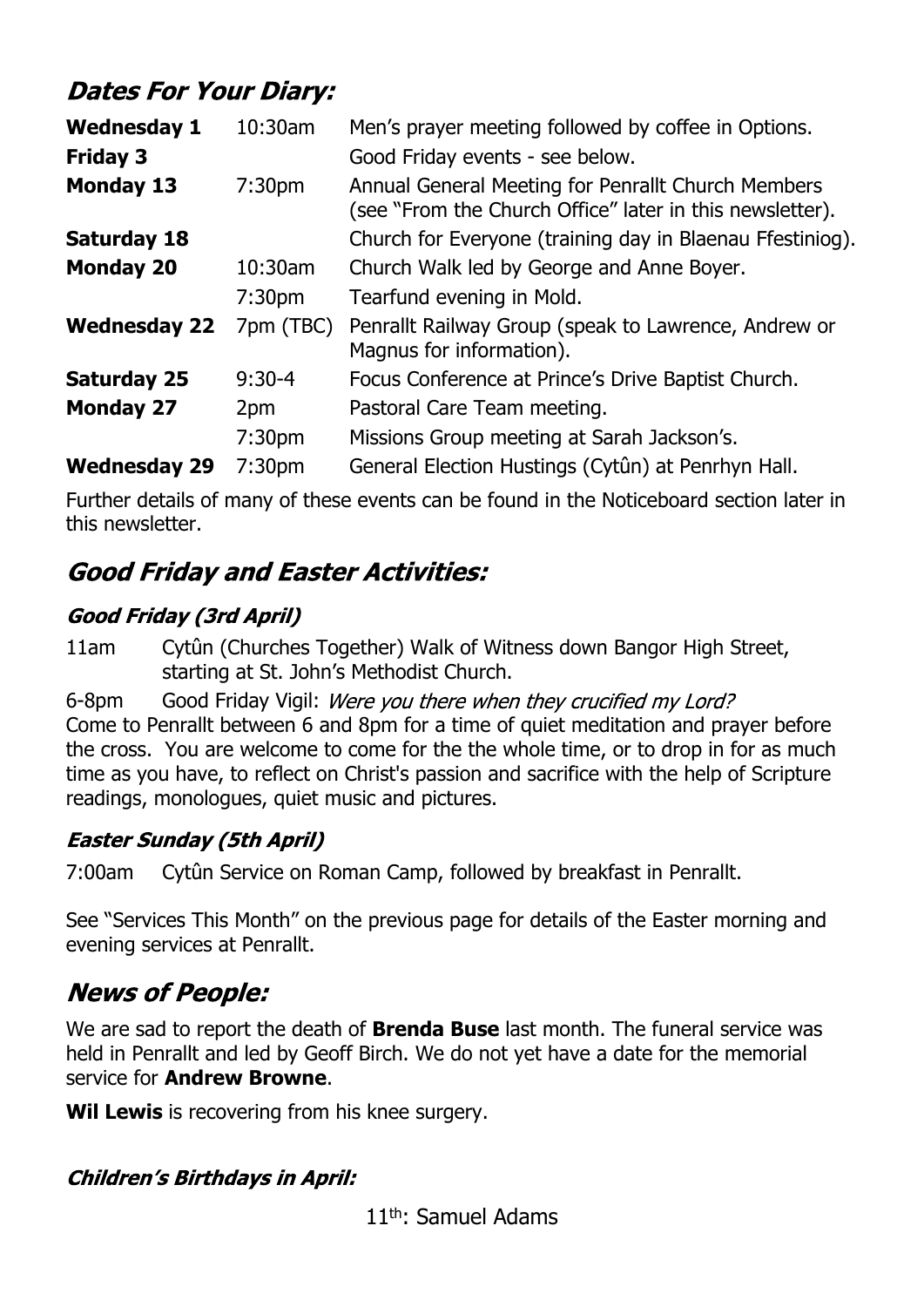## **Weekday Events:**

Please check with the contact people when there are meetings this month.  $HG = Home$  Group

| <b>Day</b> | <b>Time</b>        | <b>Details</b>                                  | <b>Contacts</b>                            |
|------------|--------------------|-------------------------------------------------|--------------------------------------------|
| <b>Tue</b> | 8:00pm             | HG, Nilgiri                                     | Joan Beer (353874)                         |
| <b>Tue</b> | 7:30 <sub>pm</sub> | HG Tyddyn Isaf<br>(Menai Bridge)                | <b>Magnus Forrester-Barker</b><br>(717570) |
| <b>Wed</b> | 2:00 <sub>pm</sub> | HG, Carers                                      | Carol Morris (208407)                      |
| <b>Wed</b> | 7:30 <sub>pm</sub> | HG, Bethesda                                    | Jon & Deb Stammers (602868)                |
| <b>Wed</b> | 7:30 <sub>pm</sub> | HG, Maes y Dref (pm)                            | Anne Collis (353173)                       |
| <b>Wed</b> | 7:30 <sub>pm</sub> | HG, Nomads                                      | Susan Cousins (353878)                     |
| Wed        | 7:00 <sub>pm</sub> | HG, Students                                    | Delvin Varghese (07528 958150)             |
| Thu        | $10:30$ am         | HG, Llanfairpwll (am)                           | Sue & Lawrence Moss (713793)               |
| Thu        | 7:30 <sub>pm</sub> | HG, Llanfairpwll (pm)                           | Sue & Lawrence Moss (713793)               |
| <b>Fri</b> | 10:30am-12pm       | <b>Cheeky Monkeys</b><br>(parent/toddler group) | Joan Rymer (713003)                        |
| Fri        | 10:30am-12:30pm    | HG, Maes y Dref (am)                            | Anne Collis (353173)                       |
| <b>Sat</b> | 8:30am             | <b>Prayer Meeting</b>                           |                                            |

## Noticeboard:

### **◊ Advance Notice: Christian Aid Week**

This year's Christian Aid Week will be 10th – 16th May and we shall be looking for volunteers to help with the collection. Please speak to Susan. As usual, Christian Aid Week will finish with a quiz night on Saturday 16th.

#### *◊* **Bible Unzipped...**

… is taking a break this month. It will be back in May.

#### **◊ Car Parking**

Free parking is available on Sundays in Fron Heulog (the School of Healthcare Sciences) behind the Catholic church. The car park next door to Penrallt is now pay & display with no special rates for the disabled. Morrisons are happy for you to park in their car park on Sunday mornings and do your shopping after the service provided you register your car registration number at their information desk beforehand. Morrisons say that they switch the cameras off to make the car park available to us on Sunday and weekday evenings after 6pm.

#### *◊* **Church For Everyone** Saturday 18th April

 $9:45$ am- $4$ pm

An event in Blaenau Ffestiniog for youth/children's leaders, church leaders and worship leaders, with practical ideas, resources and models for how to create a Church for all ages. Cost £15 (including lunch if you book by 11th April). To book, contact Aled Davies (07894 580192, aled@ysgolsul.com). The event is organised by a number of groups, including Urban Saints, Scripture Union Cymru, Youth For Christ and the Evangelical Alliance. See posters on the church noticeboards for more details.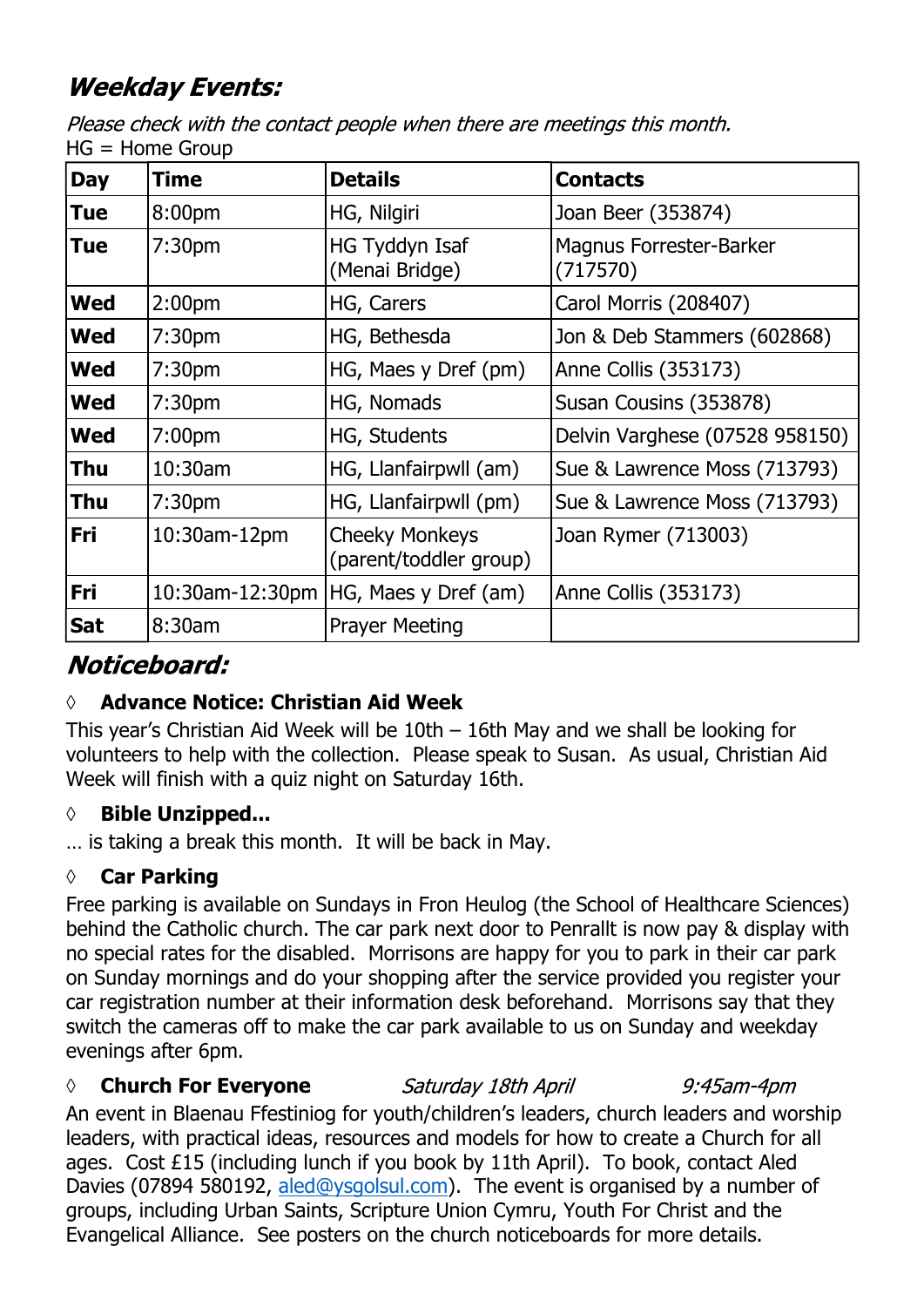#### **◊ Church Lunch**

Please note that Church Lunch will happen on the second Sunday this month, **12th April**, instead of the first Sunday to avoid a clash with Easter.

#### *◊* **Church Walk**

We will be walking through Newborough Forest to Ynys Llanddwyn a distance of approximately 7 miles on a mixture of well made forest tracks, beach and grass paths, with opportunities "hopefully" to see red squirrels and seals. The starting point is the Nature Pool car park at Llyn Parc Mawr on the A4080 between Newborough and Malltraeth villages. (OS Grid Reference: SH 413 669). Drive through the village of Newborough on the A4080 towards Malltraeth; approximately a mile after the village, the car park is signposted on the right. Parking is free. There are no toilet facilities at the start point. Meet at 10:30 am and bring a packed lunch. For further details contact George & Anne Boyer on 01248 852778 or 07798 716464.

*◊* **Focus Conference**

Saturday 25th April 9:30am-4pm

A one-day conference at Prince's Drive Baptist Church, organised by Acts 29 Wales, taking time to refocus on Jesus and the call of the gospel in an age of constant noise. The event is free. For more information or to book a place, contact email@pdbc.org

#### *◊* **General Election** Wednesday 29th April  $7:30$ pm

Cytûn has arranged Hustings at Penrhyn Hall (by the bus station) so you can hear the candidates for the Arfon constituency and have the opportunity to ask them questions.

*◊* **Men's Prayer Meeting Wednesday 1st April**  $10:30$ am Time spent in prayer will be followed by coffee in Options. All are welcome to join us.

### **◊ Pastoral Help**

If you have pastoral concerns please contact Peter or one of the other members of the Pastoral Care team:

Pat Borlace 713146 Adrienne Ferrada Geoff Moore 410582 Dave O'Brien 671848 Judy Stammers 364394 Helen Thomas 600174

### **◊ The Prayer Room…**

…is open before and after the service for quiet prayer. Penrallt is a place of prayer, so make use of this sacred space.

### **◊ Pray for Penrallt Every Day**

We believe in prayer and encourage people to pray. You can send prayer request to our electronic diary via office@penrallt.org (there are also prayer cards in the church porch that you can fill in). Better still, you can receive the prayer diary straight to your inbox every Monday by emailing the office now and requesting to be put on the list. And for more immediate sharing and response in prayer why not search on Facebook for Penrallt Prayer Point and send a request to join our group dedicated to prayer.

### **◊ Sunday Afternoon Services**

We visit residential homes in the area once a month on a Sunday afternoon, alternating between Haulfre (in Llangoed, on Anglesey, starting at 2:15pm) and Plas Garnedd (in Llanberis, starting at 2:45pm), usually on the first Sunday. This month we are due to visit Plas Garnedd and will be going on the second Sunday, **12th April** (please see weekly news sheets or check with the church office for confirmation).

Monday 20th April

10:30am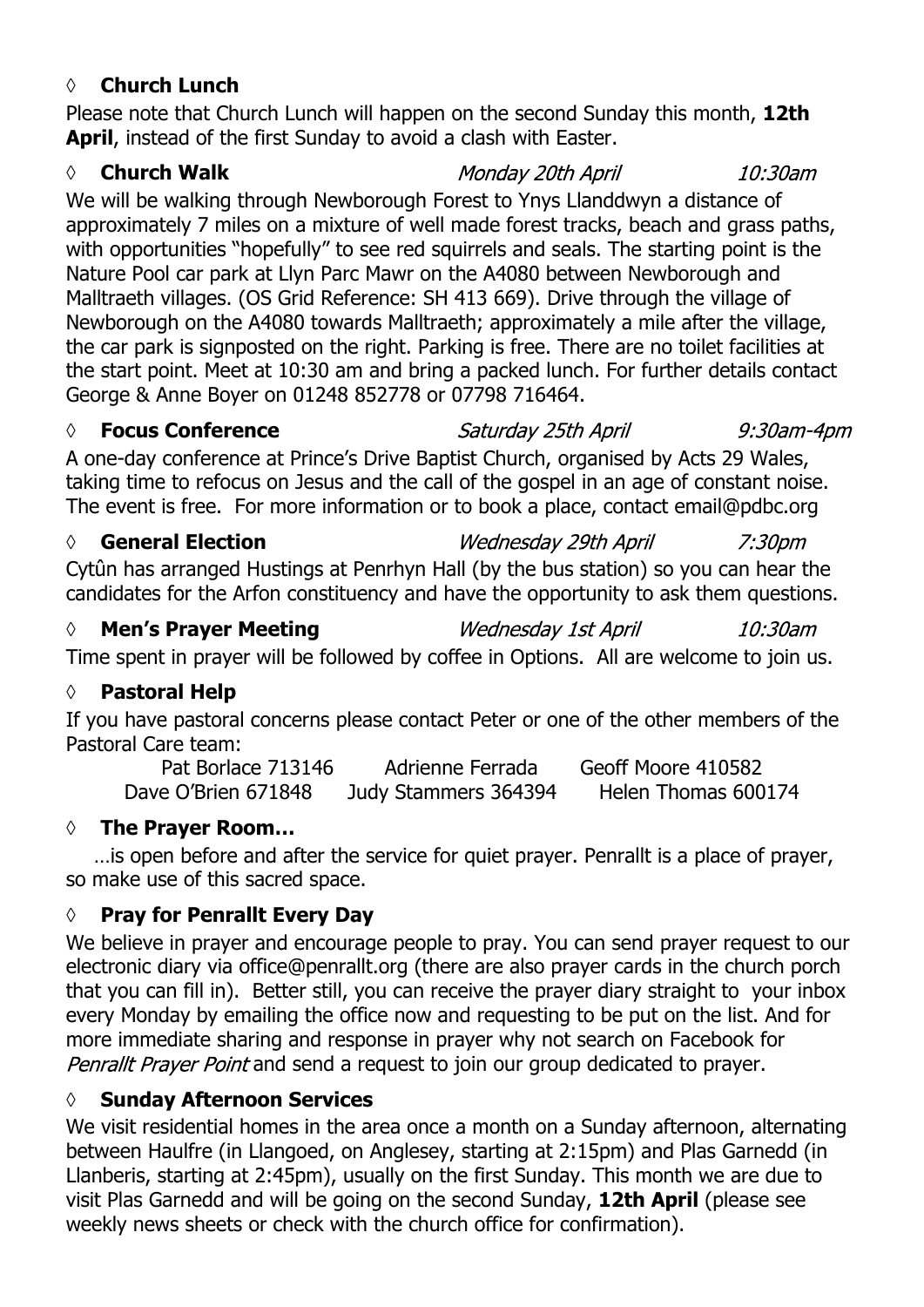#### *◊* **Urgent Job Vacancies in Penrallt -**

If you are a Church Member would you please consider offering yourself for one of these two posts, currently vacant.

**Cytûn Representative:** Cytûn is the Churches Together organization in Bangor. Increasingly we are working with the other churches in our city and it is vital to have a representative on the Cytûn committee. You will represent Penrallt in the meetings (about six a year) and report to the church. You will be involved in events like the Week of Prayer for Christian Unity, the Good Friday Walk of Witness and the Easter Sunday service on Roman Camp. Penrallt is an enthusiastic supporter of Cytûn so expect plenty of support.

**Health and Safety Officer:** Penrallt has adopted a Health and Safety Policy but it needs to be implemented. Please be the one who ensures that the users of our building stay safe by our having a robust scheme in place. We are not aware of any major problems at the moment, but the Policy does need to be fully implemented in certain areas.

#### **◊ Rough Sleepers**

The church's policy is not to give money directly to the rough sleepers in Upper Bangor. Be warned that some of them can be aggressive. You will find brown envelopes in the porch for a gift that will buy meal vouchers which are distributed to rough sleepers by the Cathedral. So far Penrallt has contributed £5,455 to this scheme.

#### *◊* **Tearfund evening**

Monday 20th April

7-9:30pm

Beauty for Ashes, an evening of Songs and Stories, will take place at Ebenezer Baptist Church, Glanrafon Road, Mold CH7 1PA. This is part of Tearfund's No Child Taken initiative – helping Tearfund partners to protect children who are vulnerable to trafficking, disease and disaster. There will be songs from Penrhyn Bay Presbyterian Choir and stories by Tim Magowan, Head of Tearfund Northern Ireland. Entry is free – donations gratefully accepted on the evening. All proceeds are for No Child Taken. For more information, speak to Sue Moss (713793).

#### **◊ Work Party**

Andy Lemon writes: "I am looking for volunteers to take part in a working party to help tidy up the garden and grounds in preparation for the summer. If you are able and willing to spend some time then please let me know or pass on your details via the church office. I would expect this to take place at the end of April/start of May but will confirm dates once I have an idea of numbers."

## **From the church office:**

**Penrallt AGM: Monday 13th April 2015** – This meeting for church members will take place in the Canolfan, starting at 7:30pm. Coffee and biscuits will be served before the meeting. Please arrive a few minutes early, so that we can start promptly, and enter via the side door. As you enter, please tick your name off on the attendance list and make a note of any apologies you are bringing. Please make every attempt to attend this meeting and to read the annual report prior to coming so that you can ask pertinent questions to the deacons.